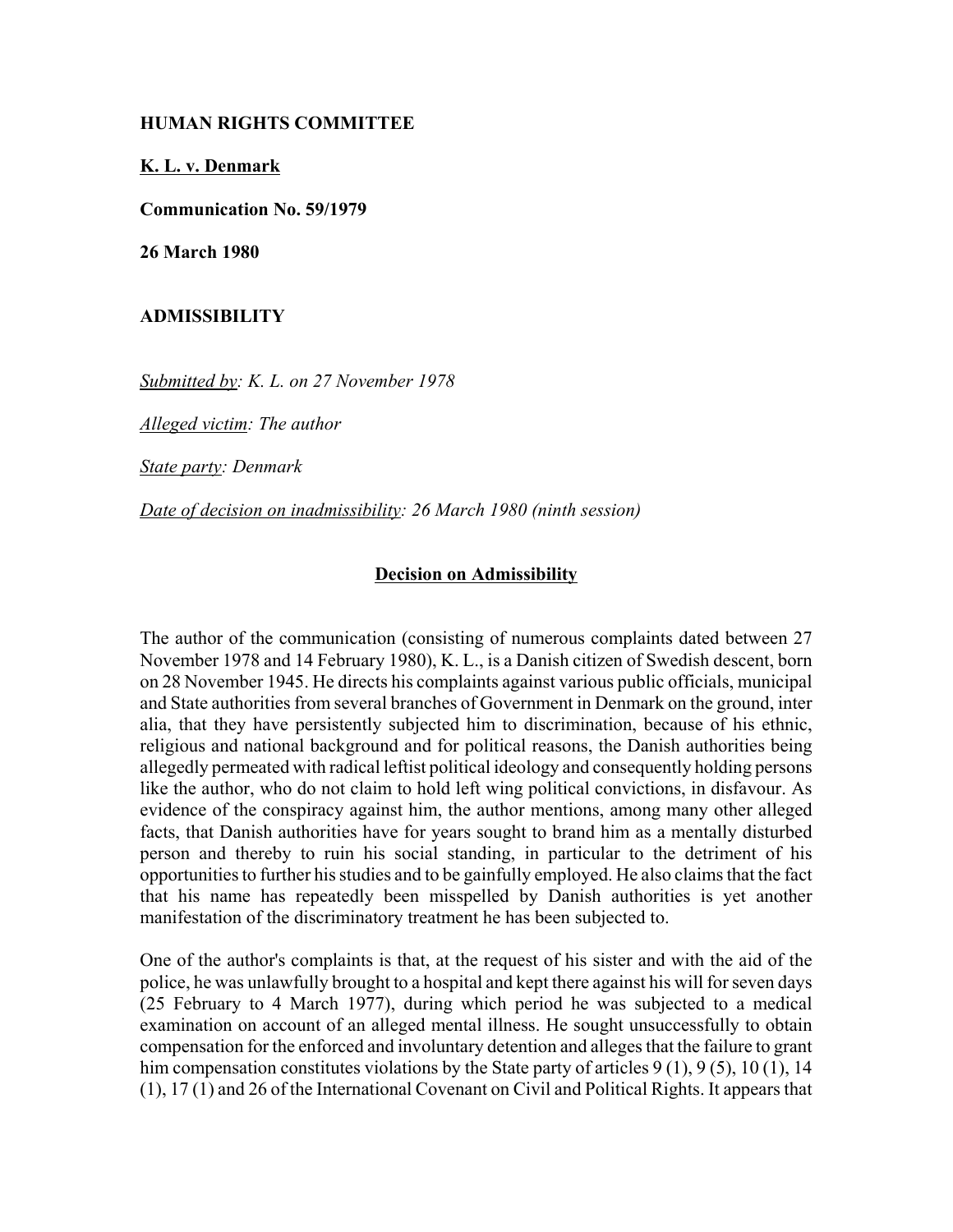the reason given for his removal to the hospital was that his mental illness had made it impossible to cope with him in his home, where he lived with his mother, whom he allegedly suspected of having killed his father. The examination which he underwent at the hospital confirmed that he was suffering from paranoid psychosis, but it was concluded that the prospects for improvement or cure through enforced medical treatment were not good enough to justify involuntary detention and consequently he was released. His claim for compensation was rejected by the district court and on appeal, by the Östre Landsret, since it was found that, in the circumstances that existed, those involved had not acted in a reproachable manner such as to give rise to liability. His request for leave to appeal to the Supreme Court was also rejected on the ground that the conditions to grant leave to appeal were not fulfilled.

The author's other complaints relate to numerous alleged violations in connection with (a) the failure of the courts to take his views into account before deciding that his mother should retain the undivided estate after her husband's death; (b) the persistent failure of the appropriate administrative authorities and the courts to agree to exempt the author from court costs in a number of law suits which he intended to initiate against various authorities and public officials; (c) refusals to grant the author financial support and free transportation in connection with his studies; (d) the fact that his late father was cremated instead of being given "a Christian burial"; (e) refusal by the authorities to give him access to a document relating to the admission of his father to a rest-home for old people in 1973; (f) persistent failure of the authorities to grant him employment; (g) the fact that he has been obliged to pay taxes although not gainfully employed (this relates to taxation for the year 1976, for which the author did not file a tax return--his taxes were therefore estimated by the tax authorities); (h) being obliged to pay taxes to the State Church although he belonged to another church denomination, the Swedish Church of Gastaf (this also appears to relate to the year for which the author did not file a tax return); (i) refusal of the courts to appoint a lawyer to assist the author in preparing a private criminal law suit against his sister and against the policemen who brought him to the hospital against his will on 25 February 1977; (j) the failure of the authorities, including the Supreme Court, to grant leave to the author to appeal to the Supreme Court in connection with his efforts to obtain compensation for time spent in custody on remand in June/July 1976 (this relates to the investigation of alleged criminal offences which led to court decisions finding the author guilty of theft and fraud--no penalty was however exacted and the author appears to understand that fact as a vindication of his complaints); (k) the failure of the authorities to initiate, at his request, criminal proceedings against the Supreme Court judges who had rendered decisions in his cases before the court; (l) the failure of the appropriate authorities to take seriously his claim that a social worker had failed in his duty by offering to assist the author in securing a disability pension, instead of offering him assistance in obtaining employment; (m) the failure of the State Tax Court to observe impartiality in a decision concerning him rendered on 15 February 1979; (n) the failure of the Parliamentary Ombudsman to render appropriate assistance to him in connection with his endeavours to find suitable employment and to obtain education grants, thus joining other authorities, who allegedly for political reasons have conspired not to grant him financial assistance and (o) the Ombudsman's failure to find that several examinations which the author had taken at the University of Copenhagen should be declared null and void, on the ground that these examinations had not been